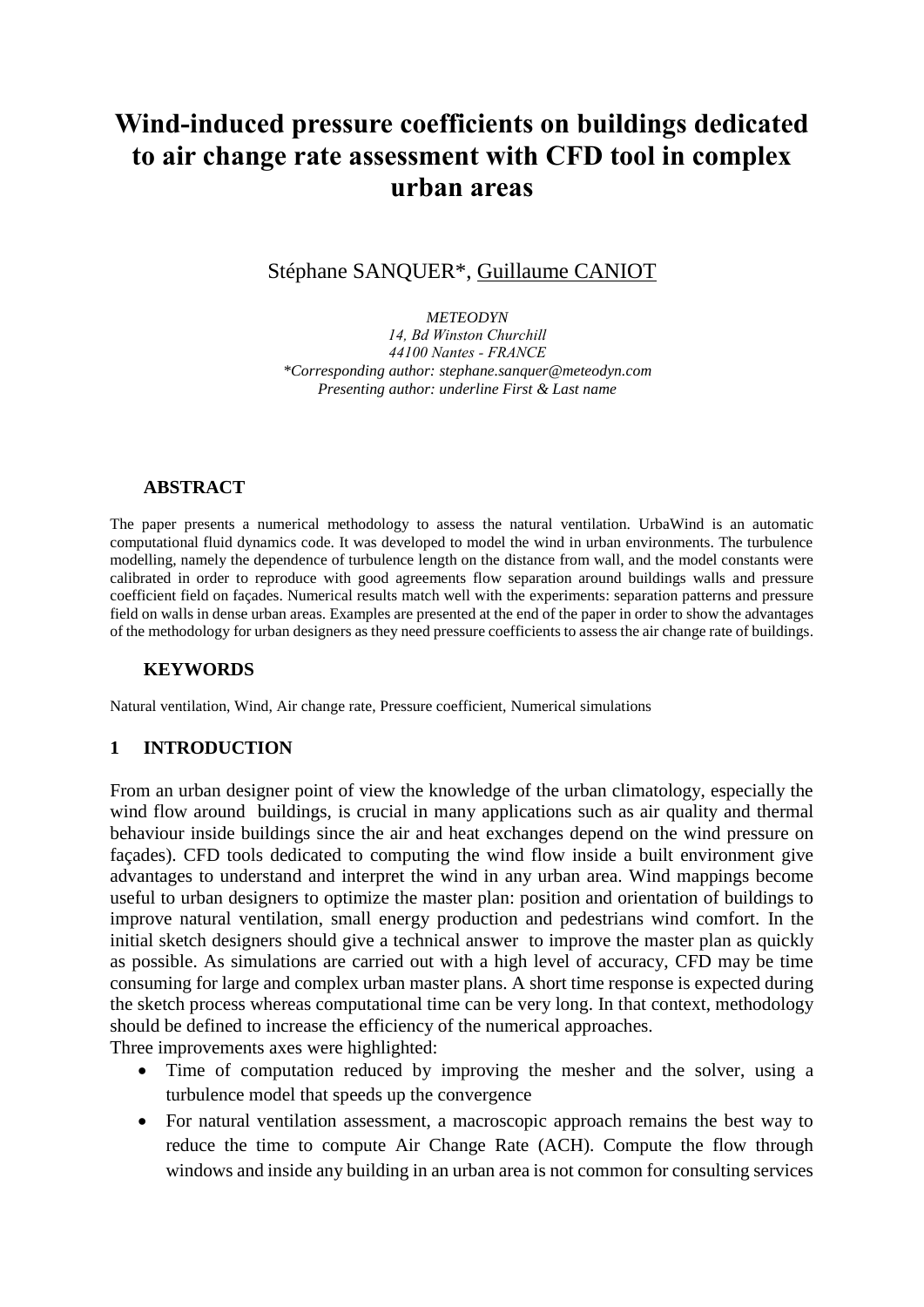• Information delivered by the CFD tool is not always understandable by designers and may not be used without statistical treatment including the local climatology.

It is well known that the natural ventilation of a building is driven by the combined forces of wind and thermal buoyancy. The pressure field on the building's envelope generates flows through openings allowing the indoor environment refreshment. When opening areas are large enough, and except for high volumes, natural ventilation is mainly driven by wind forces.

Commonly cross-ventilation efficiency is assessed considering flow-rates through openings depending on the external wind pressure at openings. The cross-wind flow rate depends on the size of the openings A, on their aerodynamic efficiency, namely their aerodynamic discharge coefficients C, on the pressure coefficients on the building envelope Cp and on the reference wind velocity upstream the building U<sub>WIND</sub>. For a simple volume with two openings, the cross wind flow rate was written by Aynsley et al. (1977):

$$
Q = \sqrt{\frac{Cp_1 - Cp_2}{\frac{1}{A_1^2 C_1^2} + \frac{1}{A_2^2 C_2^2}} U_{WIND}} = A_a \sqrt{\Delta C p} U_{WIND}
$$
 (1)

Hence, mass flow rate depends on three variables: the wind velocity far upstream the buildings  $U_{WIND}$ , the aerodynamic area  $A_a$  and the pressure differential  $\Delta C$ p. If the number of openings is greater or if the internal volume is divided into sub volumes, a resolution for non-linear system has to be used. These methods called macroscopic approaches give air change rate from the pressure field characteristics.

The pressure on the envelope of the buildings can be given with tables (among others Clarke et al. 1990, Liddament, 1986) or with parametric models based on wind tunnel data (among others Grosso 1992, Muehleisen and Patrizi 2013, Costola et al. 2009). Numbers of numerical thermal software use macroscopic ACH assessment such as among others Energy+ to design natural ventilated buildings. Pressure coefficient data are given by AIVC or ASHRAE databases. Unfortunately for designers, these tables or correlations are potentially inapplicable when buildings are irregular and different from the simple shape or when they are at the side of other buildings in a complex urban area. Costola et al. (2009) give analytical relationship for sheltered buildings for homogeneous urban master plan. Unfortunately, although useful, such analytical approach suffers from an obvious lack of universality.

In summary, the pressure coefficient on outside walls of buildings could not be known with this method in complex urban places for two reasons:

- They depend strongly on the buildings shape and the pressure field is very inhomogeneous on the building envelope
- They depend strongly on the influence of neighboring buildings

The pressure on the building walls depends on the flow patterns. CFD software used to compute wind in large urban area solve the Reynolds Averaged Navier- Stokes Equations where turbulent fluxes are known through the turbulence energy balance equation. Separation or reattachment of the flow on walls, length of a recirculation area in a building wake depend on the ability of the turbulence model to well consider the diffusion of momentum in the flow.

The first purpose of this work is to present a CFD methodology with a one-equation turbulence model allowing to catch the mean flow separation and to extract pressure field on building walls. Validation will be shown with a detached cube (Costola et al. 2009) and a high rise building of the Architectural Institute of Japan (Tominaga et al., 2008).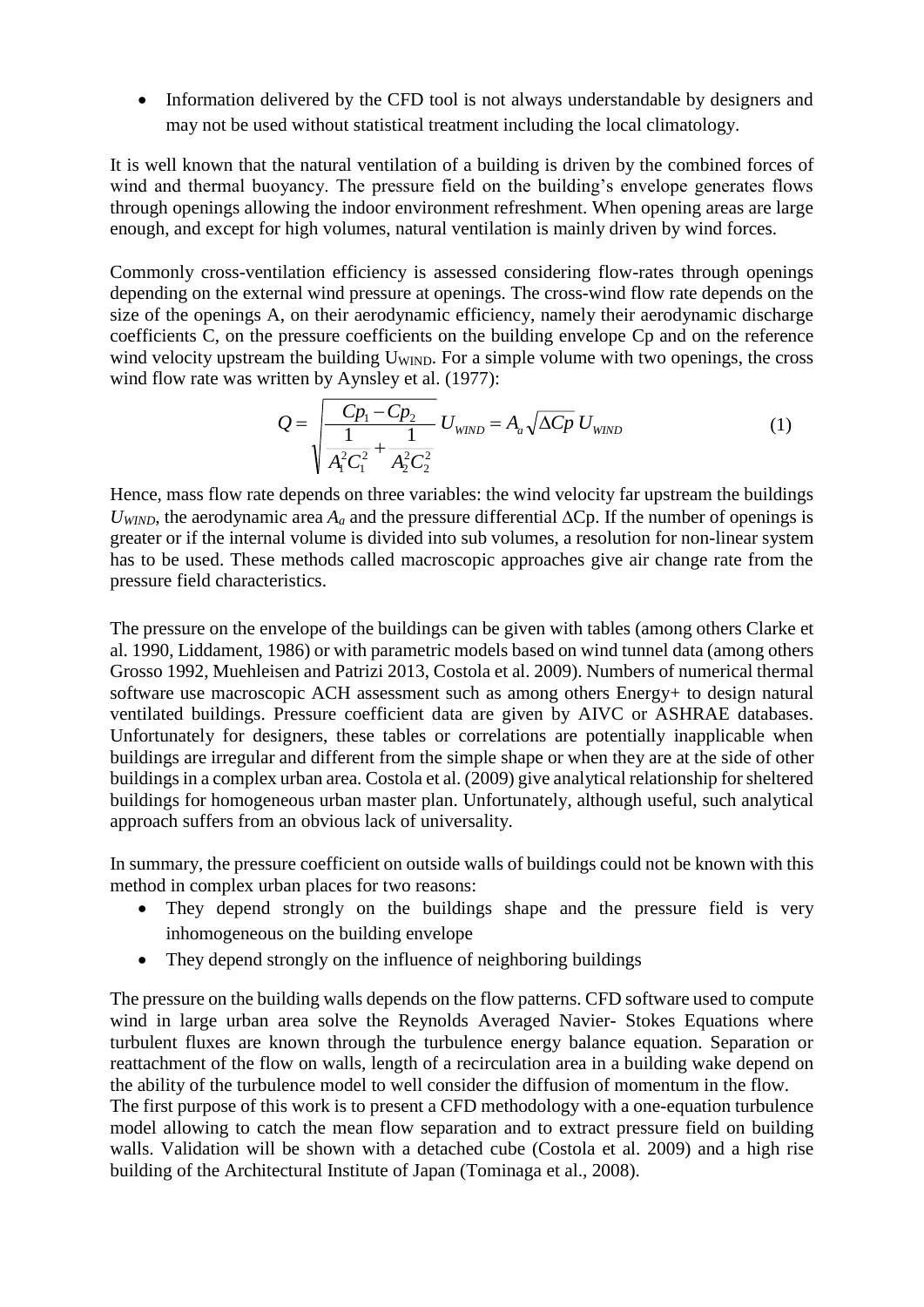The second aim of the paper is to present through examples the limitation of analytical approaches giving Cp values especially in complex urban areas. Order of magnitude of discrepancies will be given in order to suggest to any building designers to assess the pressure coefficient values to use complex method rather than analytical approach or databases.

# **2 NUMERICAL APPROACH: METHODOLOGY AND VALIDATION**

## **2.1 Wind computation in any complex urban area**

The CFD method of UrbaWind consists of solving the Reynolds-Averaged Navier-Stokes equations on an unstructured rectangular grid with automatic refinement of the mesh near obstacles. The CFD tool delivers the tri-dimensional mean velocity field, the turbulence energy field and the mean pressure for each point in the domain.

When the airflow is steady and the fluid incompressible, the mean equations for the mean velocity components  $\bar{u}$ , contains unknown quantities, the turbulent fluxes that can be solved by one-equation or two-equation models.

The equations resolution is based on a finite volume method with a rectangular multi-bloc refined mesh. A very efficient coupled multi-grid solver is used for a fast convergence for every kind of geometry. (Ferry, 2002). Boundary conditions are automatically generated. The mean velocity profile at the computation domain inlet is determined by the logarithmic law in the surface layer, and by the Ekman function (Garratt, 1992). A 'Blasius'-type ground law is implemented to model frictions (velocity components and turbulent kinetic energy) at the surfaces (ground and buildings). The effect of porous obstacles is modelled by introducing a volume drag force in the cells lying inside the obstacle.

The transport equation for the turbulent kinetic energy  $k$  contains a dissipation term  $\varepsilon$  deduced from the mixing-length theory.

$$
\frac{\partial}{\partial x_i} \left[ \rho \overline{u}_i k - \left( \frac{\mu_r}{\sigma_k} \right) \frac{\partial k}{\partial x_i} \right] = P_k - \varepsilon = \mu_r \left( \frac{\partial \overline{u}_i}{\partial x_j} + \frac{\partial \overline{u}_j}{\partial x_i} \right) \frac{\partial \overline{u}_j}{\partial x_j} - \varepsilon
$$
\n(2)

The turbulence viscosity  $\mu_t$  is considered as the product of a length scale with a speed scale, which are both characteristic scales of the turbulent fluctuations.

$$
\mu_{t} = \rho k^{1/2} L_{r} \text{ and } \varepsilon = C_{\mu} \frac{k^{3/2}}{L_{r}}
$$
\n(3)

The turbulent length scale *L<sup>T</sup>* varies linearly with the distance at the nearest wall *d*. The dependence of *L<sup>T</sup>* on the distance via a coefficient *C<sup>L</sup>* was defined in order to well reproduce the flows separation around typical building façades and roofs.  $C_{\mu}$  is usually fixed at 0.09 for grid turbulence (standard k- $\varepsilon$  model). In a boundary layer, the  $C_{\mu}$  constant depends on the stability. The model defining the turbulence length scale by Yamada and Arritt (Hurley, 1997) suggest a dependence of  $C_{\mu}$  on the stability criteria in the range 0.01-0.09. Comparisons with experimental results were made in order to calibrate the  $C_L$  and  $C_{\mu}$  for such urban flows.

 $X_R$  is the length of the recirculation area in the wake of a tall building sized as  $20x20x40$  m (figure 1). Velocity magnitude on the wake axis was plot versus the distance from the backward wall (figure 2). Flow separation above the building roof is also highlighted (figure 2) and the flow separation length  $X_R$  <sub>TOP</sub> extracted. All the results were summarized in the table 1. These results were compared with many numerical simulations and experiments of Meng and Hibi (1998) described by Tominaga *et al.*(2008).

The best choice to reproduce the flow separation both in the wake and the upper vortices gives a couple of reference values for  $C_{\text{L}}$  and  $C_{\mu}$ .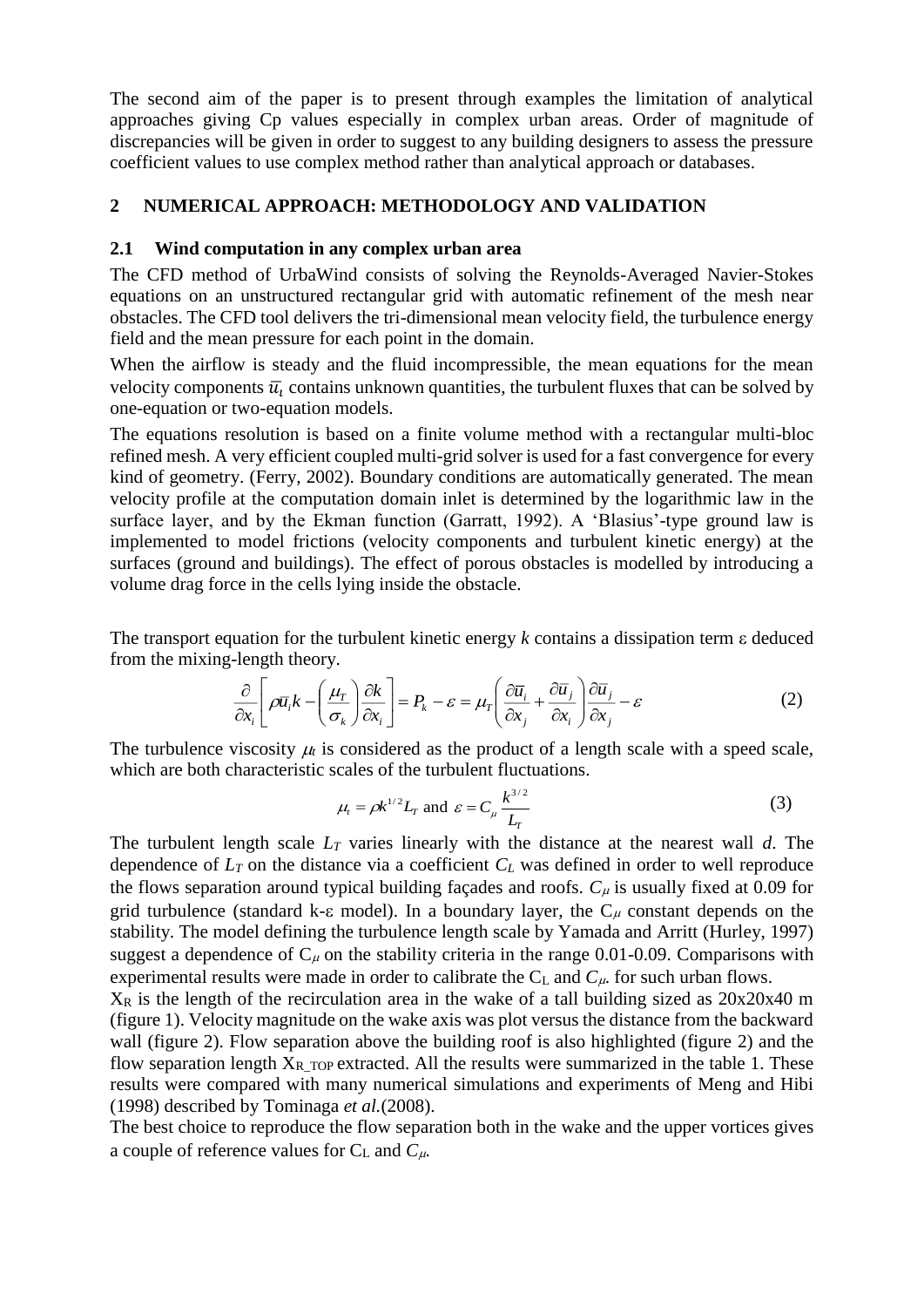

Figure 1 Recirculation in the wake of a square high-rise building



Figure 2 Flow separation above the roof of a square high-rise building

Table 1 : Comparison of Reattachment length of Numerical models and Experimental value (b is edge)

| <b>Turbulence model</b>                          | <b>Reference</b> | $X_R/b$        | $X_{R\_TOP}/b$          |
|--------------------------------------------------|------------------|----------------|-------------------------|
| $k$ -ε (Standard)                                | Tominaga el al.  | 2.7            | No separation           |
| $k$ -ε (Modified)                                | Tominaga el al.  | 3 to 3.2       | $0.52$ to $0.58$        |
| Differential stress model                        | Mochida et al.   | 4.2            | >1                      |
| <b>LES</b>                                       | Tominaga el al.  | 1 to 2.1       | $0.50 \text{ to } 0.62$ |
| k-1 (C <sub>L</sub> =0.2, C <sub>u</sub> =0.09)  | UrbaWind         | 1.7            | 0.25                    |
| k-1 (C <sub>L</sub> =0.15, C <sub>u</sub> =0.09) | UrbaWind         | 2.5            | 0.60                    |
| k-1 (C <sub>L</sub> =0.1, C <sub>µ</sub> =0.09)  | UrbaWind         | 2.5            | 0.70                    |
| k-1 (C <sub>L</sub> =0.15, C <sub>u</sub> =0.01) | UrbaWind         | 1.5            | 0.60                    |
| k-1 ( $C_L$ =0.1, $C_{\mu}$ =0.01)               | UrbaWind         | $\mathfrak{D}$ | 0.70                    |
| Experiment                                       | Meng and Hibi    | 1.42           | 0.52                    |

#### **2.2 Wind-induced pressure coefficients on buildings**

For a simple volume with two openings, the cross wind flow rate can be deduced from the analytical Aynsley formula (1). When more than two openings are connected with an indoor volume, the ACH computation needs to use the iterative process. The internal pressure is not known and the flow rate through openings are solved with a Newton-Raphson iterative method (Fhassis *et al.* 2010). In the case of a flat with several rooms, the free aerodynamic area of the opening *k* is replaced by an equivalent aerodynamic surface, taking into account the door aerodynamic surface *Adoo*<sup>r</sup> of the secondary room (Sanquer *et al.*, 2011).

$$
A_k^{eq} = 1 / \sqrt{\frac{1}{A_k^2} + \frac{1}{A_{door}^2}}
$$
 (4)

All the macrospcopic methods use as an input the external pressure fields on the walls where the openings are fitted. It becomes crucial to evaluate with precision the pressure field even in a complex urban area.

Before using a CFD tool to provide pressure value, comparisons were made with experimental data on Silsoe cube (Richards et al., 2007) resumed by Costola et al. (2009). This is valuable round robin test to check the ability of CFD to capture the flow separation around a cube. The pressure field obtained along the trajectory 0-1-2-3 with UrbaWind matches well the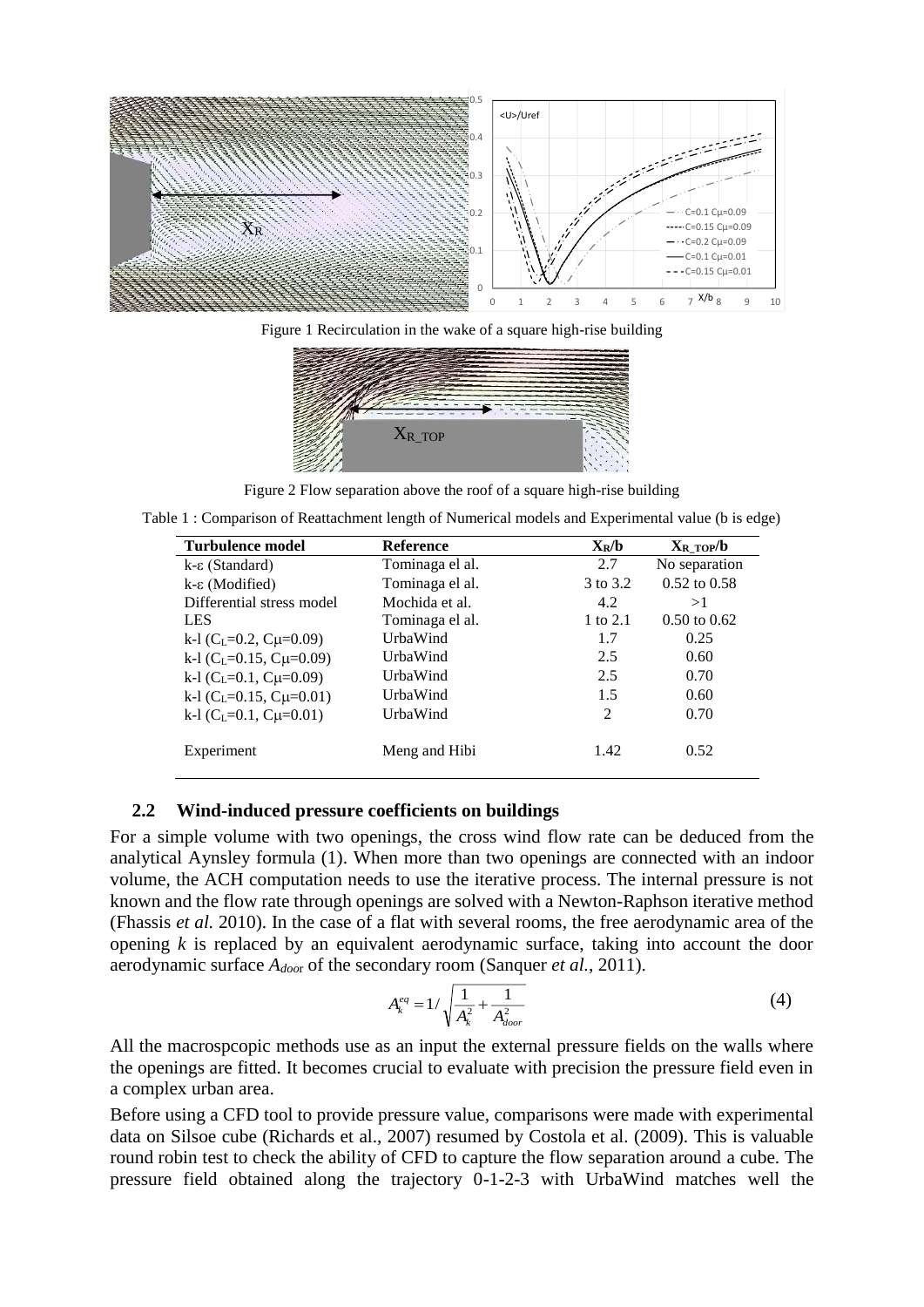experimental results obtained for a detached low-rise building (figure 3). The wind speed reference level is the building height.

These value are in accordance to those given in the AIVC database for pressure coefficient on low-rise buildings up to 3 storeys (Liddament, 1986).



Figure 3 Pressure on the walls of a low-rise detached building: comparison of different wind tunnel experiments and numerical results (UrbaWind)

## **3 PRESSURE FIELD ON A BUILDINGS WALLS IN A COMPLEX URBAN AREA**

Further computations were carried out for the same low-rise building located in a more complex urban environment (figure 4). Various wind incidences were computed.

The potential of natural ventilation defined as the maximum differential of pressure coefficient, is deduced from the curves on figure 4. For example  $\Delta Cp$  decreases from unity (detached,  $0^{\circ}$ ) to less than 0.1 (urban,  $0^{\circ}$ ). For oblique wind incidence (45°),  $\Delta C$ p vanishes from 0.7 to less than 0.2. AIVC table gives  $\Delta$ Cp=0.45 at 0° and 0.35 at 45° for urban configuration where surrounding buildings height is equal to the reference building height. By using (1), it may be easily shown that the gap on air change rate reach 100% because  $\Delta Cp$  is overestimated by twice by using ACp from tables rather than data from more complex assessment method. Influence of surrounded buildings should not be considered only as a modification of the roughness that changes the wind profile instead of considering the local influence of buildings on the wind.

Figure 4 shows also that the potential of natural ventilation depends on the position of the buildings in the urban layout. Buildings H, M and L have respectively high, medium and low level for Natural Ventilation. Although analytical formulae exist for this urban layout, it may be difficult to introduce the position of the buildings and the buildings's geometries as inputs of the formulae to reflect the sheltering effects.

This analysis shows the difficulties to extract Cp from numerical tables or analytic relations in order to describe the influence of urban environment since the signature is the wind aerodynamic interactions with all neighbour buildings.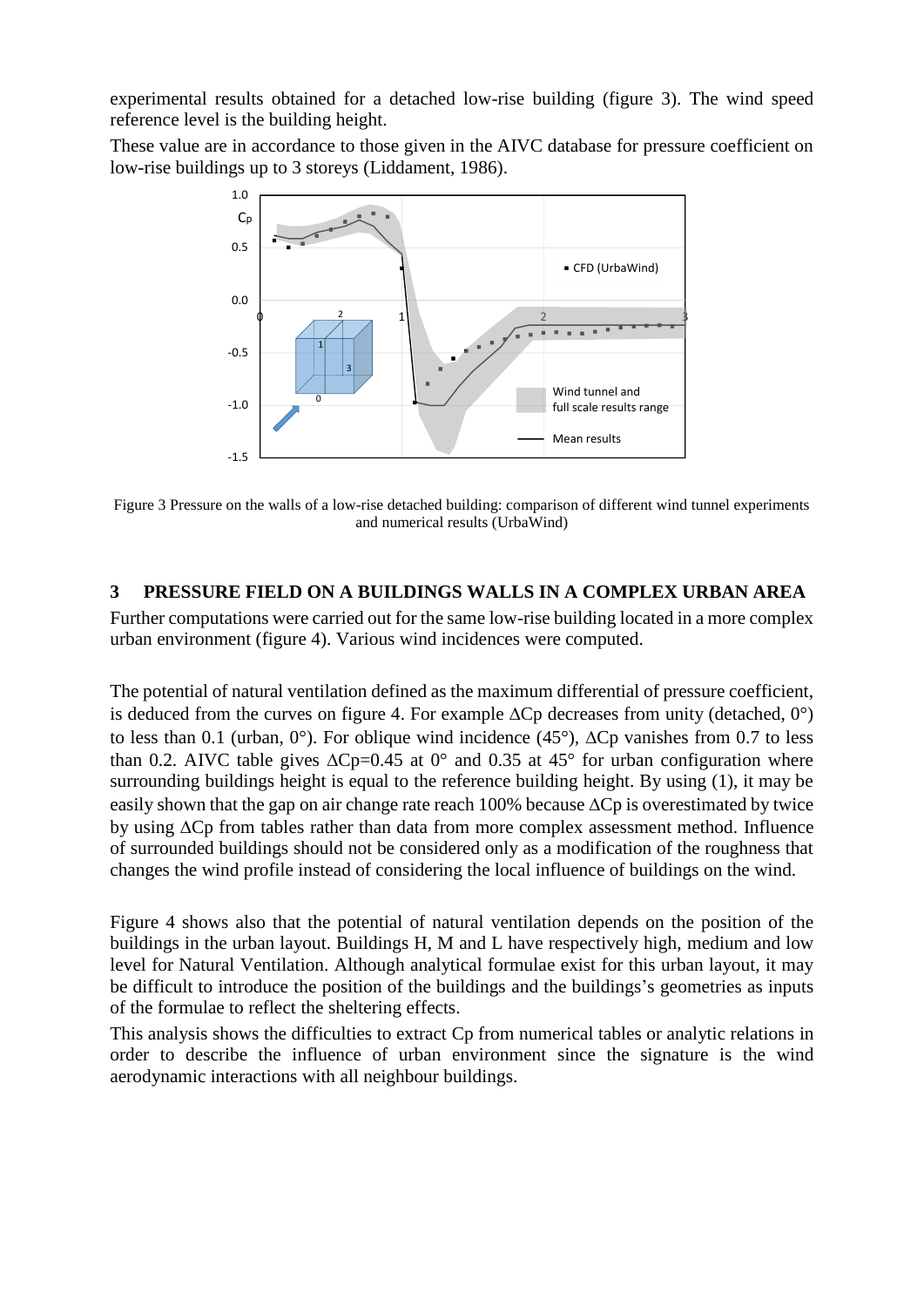

Figure 4 Example of CFD computation in complex urban area: mappings of pressure field



Figure 5 Pressure on the walls of a low-rise building Influence of the urban environment

On figure 5, the pressure field depends clearly on the shape of the buildings. Strong inhomogeneity of pressure field along the side wall should be considered in order to assess the scenario of the indoor ventilation. Figure 6 represents 4 screenshots for 2 similar shapes of a squared low rise building. We can observe that a slight change of building shape close to the corner can lead to a pressure field change because of a modification of the position of the flow separation. For instance for a wind incidence in front of the façade, the pressure coefficient close to the corner (in the red circle) becomes close to zero by changing the corner shape compared to a value close to +0.5. For a wind incidence of 45°, the influence of the shape is not too strong. Pressure field does not depend on the corner shape in this wind direction.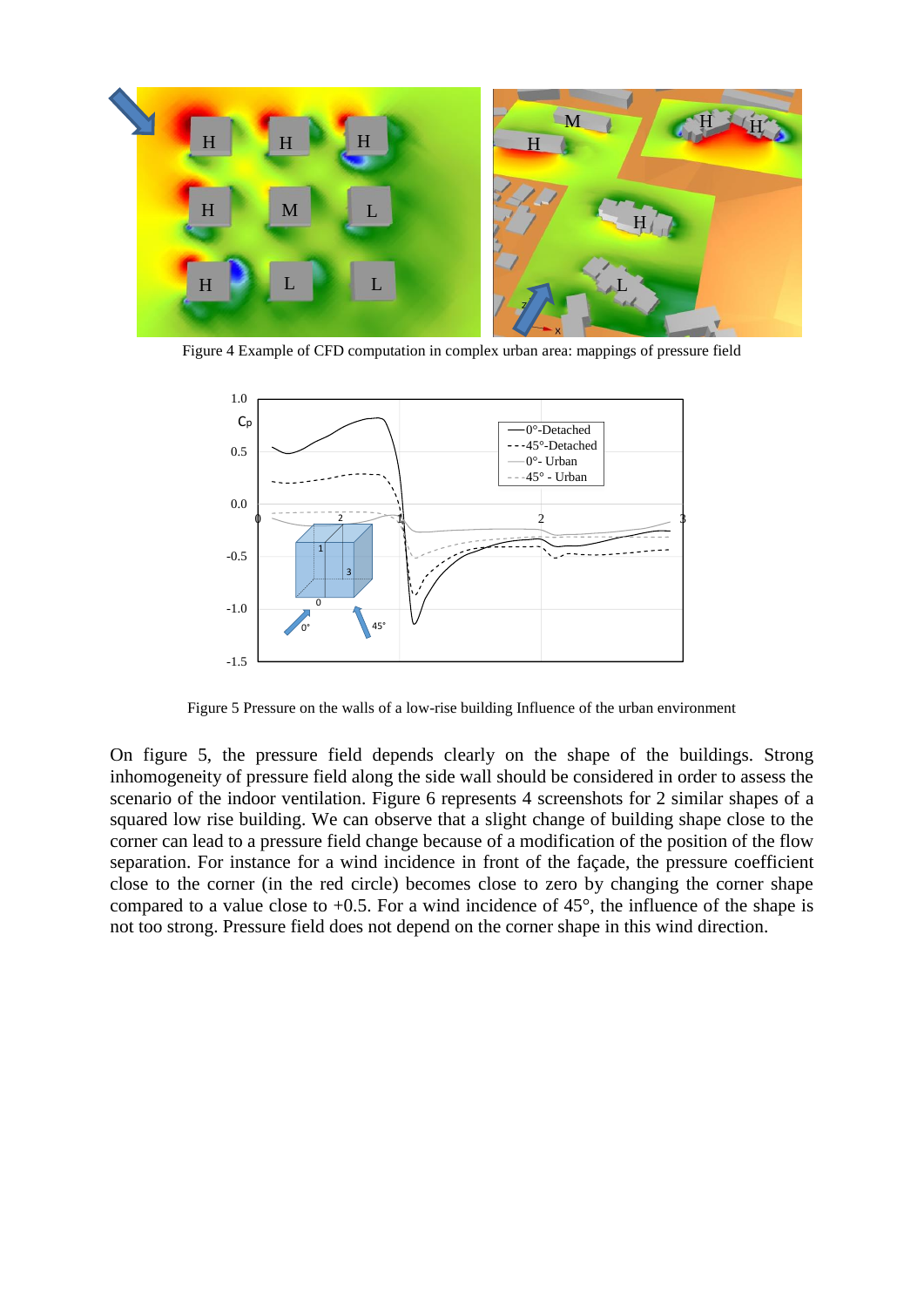

Figure 6 mappings of pressure coefficients at half height above the ground Left : Silsoe Cube; Right : Cube with modified corners Top : wind direction 0°; Bottom : wind direction 45°

This analysis shows the difficulties to extract Cp from numerical tables or analytic relations in order to describe the influence of every kind of buildings shape for various wind directions. Pressure field is strongly dependent on the flow separation patterns that cannot be summarized with precision with simple analytical formula.

## **4 CONCLUSIONS**

The paper presents a numerical methodology to compute the wind-induced pressure coefficients on buildings in order to assess the natural ventilation in any urban area. UrbaWind, an automatic computational fluid dynamics code, was developed to model the wind in urban environments by optimizing the meshing and solving processes. Accurate results computed as quickly as possible will be useful for urban designers.

The turbulence modelling, namely the dependance of turbulence length on the distance from wall and the  $C\mu$  value of the k-l model were calibrated in order to well reproduce the flow separation around builings walls. Numerical results were compared with well documented experiments: Siloe cube as a low-rise building and a 1:1:2 tower as high-rise buildings. Comparisons were made on separation patterns and on pressure field on walls.

Some real examples are presented to show the advantages of the numerical methodology versus the analytical approach in order to extract pressure coefficients in buildings from numerical simulation CFD as inputs for thermal approach.